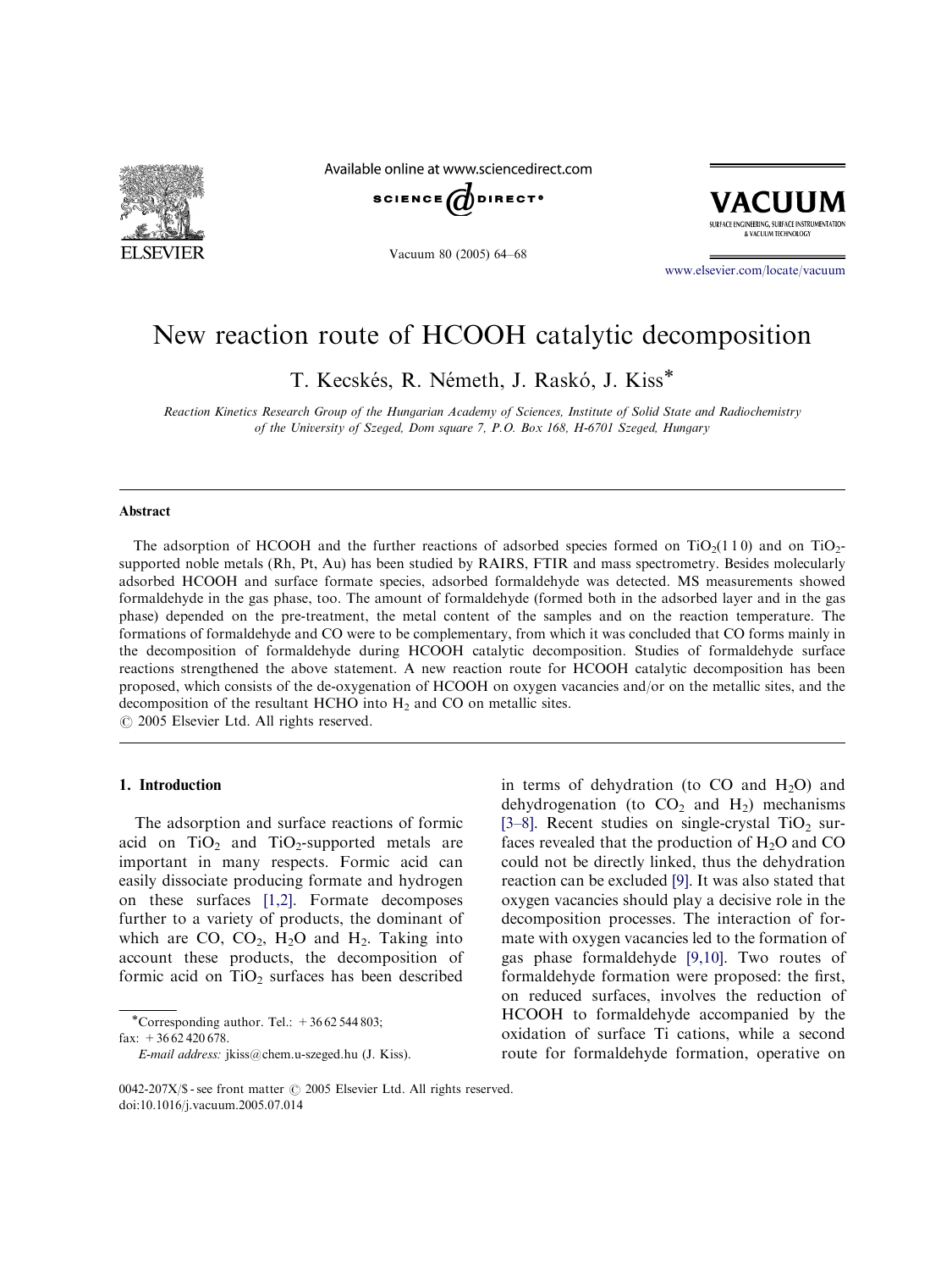<span id="page-1-0"></span>fully oxidized surfaces, involves bimolecular coupling of two formats [10]. The above conclusions have been stated mostly for well-defined  $TiO<sub>2</sub>$ single-crystal s[urfa](#page-4-0)ces and  $Pd/TiO<sub>2</sub>(1 1 0)$  model catalyst [11].

In the present work an attempt was made t[o](#page-4-0) [st](#page-4-0)udy formic acid adsorption on model systems (TiO<sub>2</sub>(1 1 0) and Rh/TiO<sub>2</sub>(1 1 0)) and on powdered  $TiO<sub>2</sub>$  and noble metal/ $TiO<sub>2</sub>$  catalysts. The formation of surface species was monitored by FTIR spectroscopy and the changes in the gas phase were registered by mass spectrometry. Special attention has been paid to the possible link between the products of HCOOH catalytic decomposition and the formation of formaldehyde.

#### 2. Experimental

The catalysts were prepared by impregnating TiO<sub>2</sub> (anatase, Degussa P25,  $50 \text{ m}^2/\text{g}$ ) with the solutions of  $H_2PtCl_6 \times 3$   $H_2O$  (Reanal) and  $RhCl<sub>3</sub> × 3 H<sub>2</sub>O$  (Johnson Matthey), respectively.  $TiO<sub>2</sub>$ -supported Au catalysts were made by a deposition-precipitation method [12] using  $HAuCl_4 \times aq$  (Fluka). The metal contents were 1 and 5 wt%. The impregnated p[owd](#page-4-0)ers were dried at 383 K in air overnight. The model system  $TiO<sub>2</sub>(110)$  was used (Crystal Tec.). Rh deposition was produced using a metal evaporator (Oxford Applied Research).

For FTIR studies the catalyst powders were pressed onto a Ta mesh  $(30 \times 10 \text{ mm}, 5 \text{ mg/cm}^2)$ ,



Fig. 1. IR spectra taken in the adsorption of HCOOH (1.33 hPa) at 300 K for 60 min on reduced catalysts (A) 1-TiO<sub>2</sub>(110); 2-Rh/ TiO<sub>2</sub>(1 1 0); (B) 1-TiO<sub>2</sub>; 2-1% Pt/TiO<sub>2</sub>; 3-1% Au/TiO<sub>2</sub> and 4-1% Rh/TiO<sub>2</sub>. (Background spectrum and the spectrum of gas phase HCOOH were subtracted.)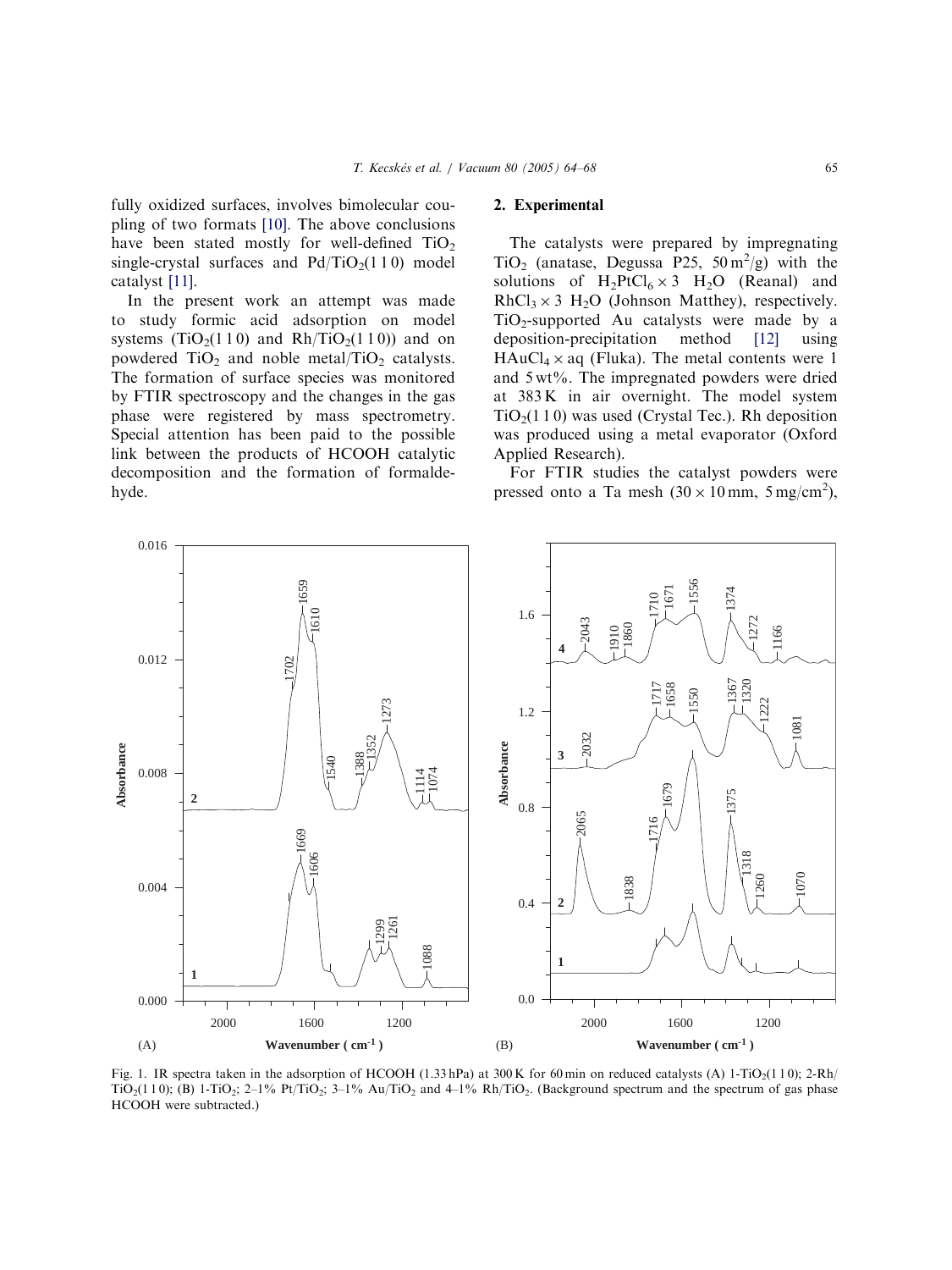<span id="page-2-0"></span>which was fixed to the bottom of a conventional UHV sample manipulator. Before measurements, the samples were kept either in  $1.33$  hPa  $O<sub>2</sub>$ (oxidized surface) or in  $1.33$  hPa H<sub>2</sub> (reduced surface) at 573 K for 1 h. After a 30 min evacuation at 573 K, the samples were cooled to the adsorption temperature. Infrared spectra were recorded with a Genesis (Mattson) FTIR spectrometer with a wavenumber accuracy of  $\pm 4 \text{ cm}^{-1}$ . Typically 136 scans were collected. The spectrum of the pretreated sample (background spectrum) and the actual vapour spectrum were subtracted from the spectrum registered in the presence of vapour. RAIRS spectra of well-defined  $TiO<sub>2</sub>(1 1 0)$  and Rh/  $TiO<sub>2</sub>(110)$  were recorded in UHV system the Mattson FTIR spectrometer. The system was equipped with Auger electron spectroscopy (AES) for controlling the purity and the metal content. The structure of  $TiO<sub>2</sub>(110)$  was determined by STM. It exhibited a  $(1 \times 1)$  structure. The surfaces were cleaned by  $Ar^+$  bombardment.

In parallel with the FTIR experiments the changes in the signal intensity of the main fragments of formic acid and the possible products were monitored by a QMS 200 (Balzers) quadrupole mass spectrometer.

#### 3. Results and discussion

The adsorption of HCOOH (1.33 hPa) at 300 K caused similar spectra on well-defined surfaces and



Fig. 2. The changes of surface concentration of adsorbed formaldehyde during the adsorption of HCOOH (1.33 hPa) at 300 K on oxidized (A) and on reduced (B) catalysts:  $1-5\%$  Pt/TiO<sub>2</sub>;  $2-5\%$  Au/TiO<sub>2</sub>;  $3-TiO<sub>2</sub>$  and  $4-5\%$  Rh/TiO<sub>2</sub>.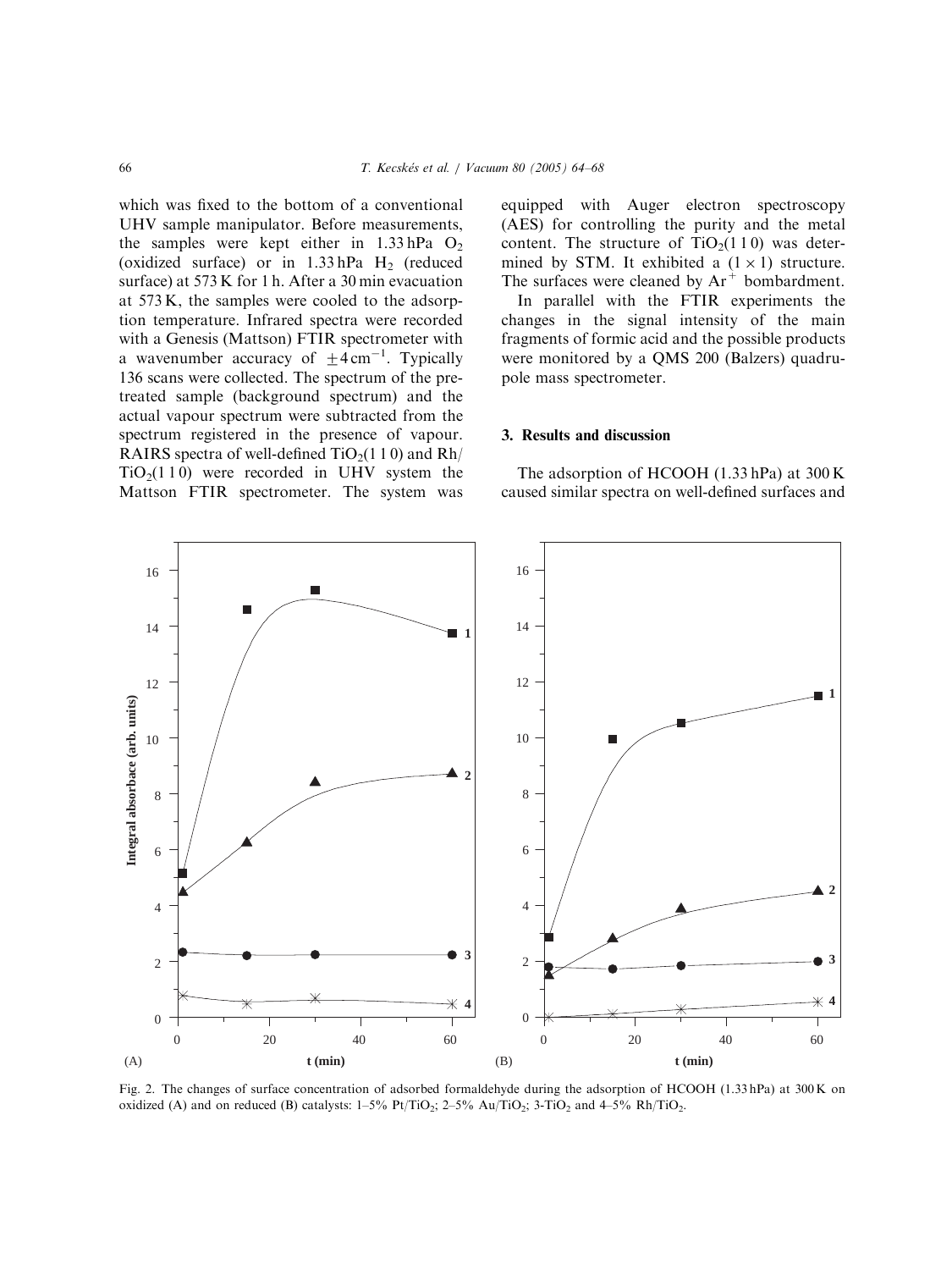on powdered catalysts (Fig. 1). In the present case of the model catalyst one monolayer of Rh was studied. The ba[nds](#page-1-0) [du](#page-1-0)e to molecularly adsorbed HCOOH [9]  $(1671-1658 \text{ and } 1072-1081 \text{ cm}^{-1})$ , and due to the dissociation of HCOOH to ads[orbe](#page-4-0)d formate species [9] (1556–1550 and  $1374-1367$  cm<sup>-1</sup>) were registered on the spectra; the bands at 1712–171[7,](#page-4-0) [1](#page-4-0)272–1278 and 1166 cm<sup>-1</sup> are assigned to the adsorbed formaldehyde [10,11] (Fig. 1). We suppose that oxygen vacancies on the  $TiO<sub>2</sub>$  surface and/or the metal sites [may](#page-4-0) act as [s](#page-1-0)urface centres for de-oxygenation of HCOOH:

 $HCOOH + Ti^{3+} - \Box \rightarrow CH_2O_{(a)} + Ti^{4+} - O,$ 

where  $\Box$  denotes oxygen vacancy and/or

 $HCOOH<sub>(a)</sub> + Me \rightarrow CH<sub>2</sub>O<sub>(a)</sub> + Me-O,$ 

where Me denotes Pt, Au, Rh.

The amount of formaldehyde in the adsorbed layer depends on the metal content and the pretreatment of the catalysts. It was the highest on  $5\%$  Pt/TiO<sub>2</sub> and it decreased in the order of Au/  $TiO<sub>2</sub> > TiO<sub>2</sub> > Rh/TiO<sub>2</sub>$  (Fig. 2). This order can be connected with the ability of different metals (catalysts) to extr[act](#page-2-0) [oxy](#page-2-0)gen from HCOOH.

Some formaldehyde desorbs from the catalyst surfaces: its quantity in the gas phase depends on the nature of the metals and on the adsorption temperature (Fig. 3). The highest amount of gas phase formaldehyde was observed on  $TiO<sub>2</sub>$  at all temperatures. While  $H_2$  and  $CO_2$  (products of dehydrogenation) formed in parallel in any experimental conditions, there was no direct correlation between the formation of  $H_2O$  and CO (products of dehydration). As the reaction temperature increased, the surface concentration of  $CH<sub>2</sub>O<sub>(a)</sub>$ 



Fig. 3. The amounts of gas phase formaldehyde in the decomposition of HCOOH (1.33 hPa) on reduced catalysts at 300 K (A), at 383 K (B) and at 473 K (C): 1-TiO<sub>2</sub>; 2-5% Pt/TiO<sub>2</sub>; 3-5% Au/TiO2 and 4-5% Rh/TiO<sub>2</sub>.